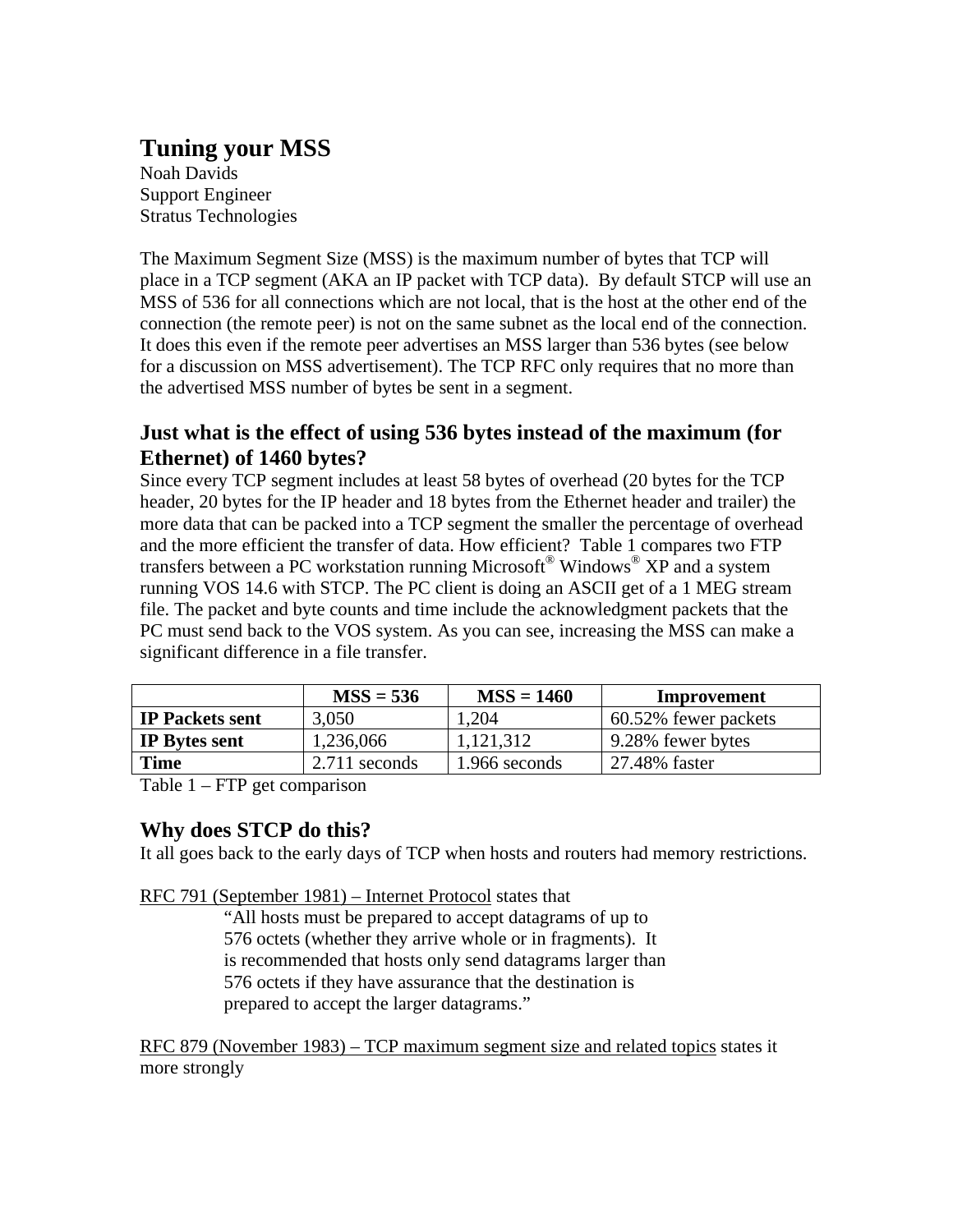#### "HOSTS MUST NOT SEND DATAGRAMS LARGER THAN 576 OCTETS UNLESS THEY HAVE SPECIFIC KNOWLEDGE THAT THE DESTINATION HOST IS PREPARED TO ACCEPT LARGER DATAGRAMS."

The RFCs are talking about IP packets which include both the 20 byte IP header and the 20 byte TCP header, while the MSS value deals with the number of data bytes carried in the TCP segment. Subtracting the 40 bytes of IP and TCP header from 576 gives the 536 MSS value that STCP uses.

The above excerpts from the RFCs do not explicitly state that if a host has specific knowledge that the destination host (remote peer) can accept larger datagrams it should send them. This is because the destination host has no knowledge of what the network between the two can support. So STCP sends only 536 bytes in any TCP segment going to a non-local remote peer.

#### **How does a host know what the remote peer's MSS is?**

The MSS is advertised in the packets that set up the connection, the packets that contain the SYN flag. Each side sends its own MSS value. There is no requirement that both sides use the same value, but each side cannot send more data than is allowed by the remote peer's advertisement. The MSS value is sent in the "Maximum Segment Size (MSS)" TCP header option. Most protocol analyzers will interpret the header, identify the option, and display its value. Packet\_monitor, however, does not interpret TCP options; but if you know what to look for the MSS option is easy to identify. Figure 1 shows a packet\_monitor trace of the first two packets of a connection. Packet 1 is from the remote peer and contains the **Syn** flag. Packet 2 is STCP's acknowledgement and contains the  $\frac{\text{Syn}}{\text{An}}$  and  $\frac{\text{Acknowled}}{\text{Ack}}$  flags. TCP options have the format <option number> <option len> <option value>. The MSS option number is  $2$ . It will always have a length of  $4$  and the next two bytes are the MSS value – in hex of course. In packet 1, that is  $\frac{5b4}{1}$ , which is 1460 in decimal. In packet 2, it is  $\frac{218}{218}$ , which is 536. Packet 1 also includes some other options. STCP just ignores these.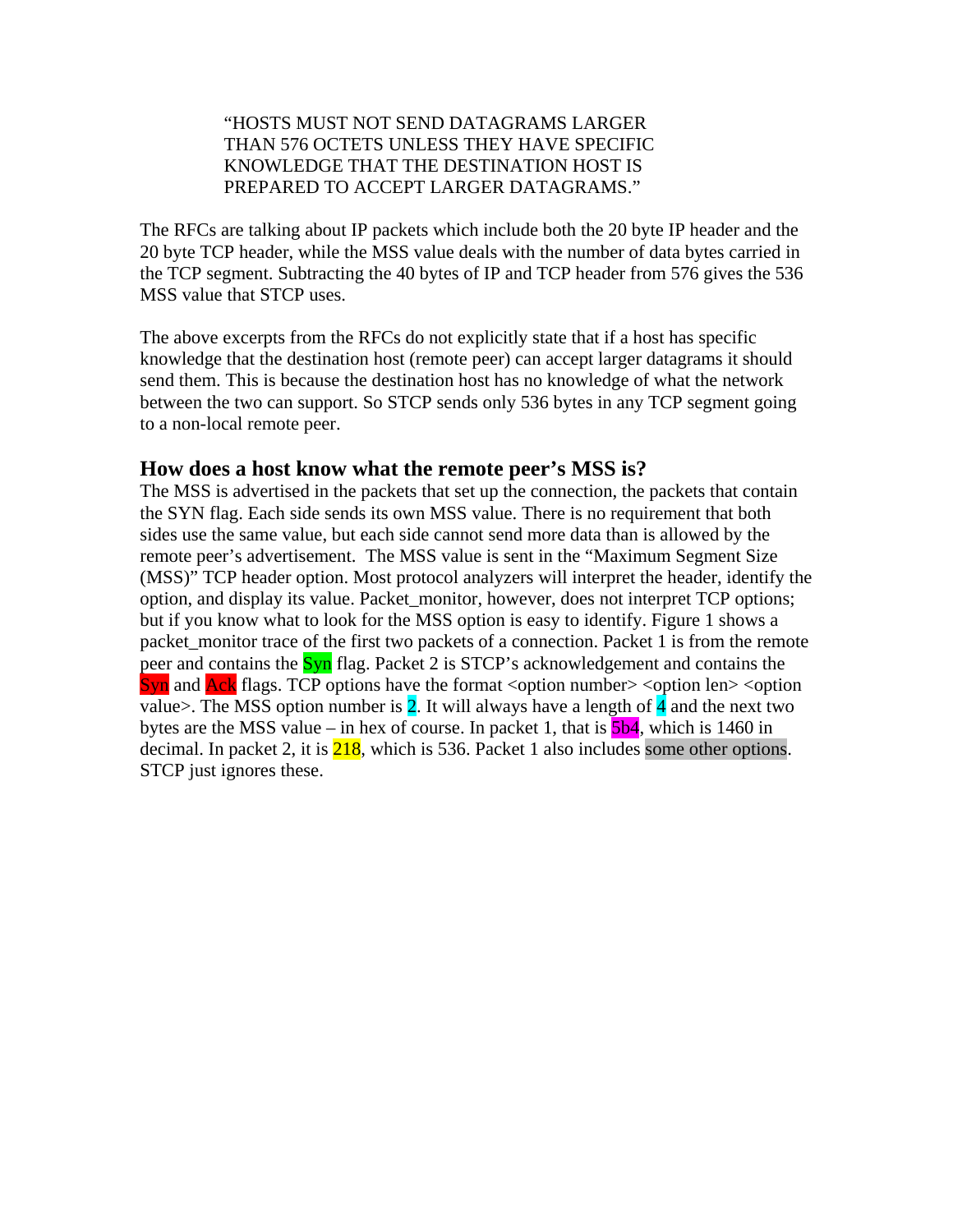>system>stcp>command\_library>packet\_monitor -numeric -time\_stamp -verbose -hex\_d +ump -filter -host 164.152.79.200 dir icmp type tcp hh:mm:ss.ttt dir len proto source destination src port ds +t port type 19:20:16.784 Rcvd IP Ver/HL 45, ToS 0, Len 34, ID 1449, Flg/Frg 4000, TTL 3 +e, Prtl 6 Cksum 41b7, Src a4984fc8, Dst a4984dcb TCP from 164.152.79.200.2315 to 164.152.77.203.telnet seq 800916ce, ack n.a., window ebc0, 12. data bytes, flags Syn. X/Off 08, Flags 02, Cksum fcf1, Urg-> 0000 offset 0 . . . 4 . . . 8 . . . C . . . 0...4... 8...C... 0 2 4 5 b4 1 3 3 2 1 1 4 2 <<<Z<<<< <<<< 19:20:16.809 Xmit IP Ver/HL 45, ToS 0, Len 2c, ID 68db, Flg/Frg 0, TTL 3 +c, Prtl 6 Cksum 2f2d, Src a4984dcb, Dst a4984fc8 TCP from 164.152.77.203.telnet to 164.152.79.200.2315 seq 557e6074, ack 800916cf, window 2000, 4. data bytes, flags Syn Ack. X/Off 06, Flags 12, Cksum 3f01, Urg-> 0000 4 . . . 8 . . . C . . . 0...4... 8...C... 0  $2 \quad 4 \quad 2 \quad 18$ 

Figure  $1$  – packet monitor trace showing the MSS option

#### **How can you adjust STCP's default MSS value?**

STCP includes a variable named default min mtu. The value of this variable defaults to 556 (it includes the 20 byte TCP header). Setting this value to 1480 will allow the largest possible TCP segment on an Ethernet (1460 bytes) to be created with 1 exception. The exception happens if the remote peer advertises an MSS value less than the 1460. In that case the advertised value is used.

In releases earlier than VOS 14.7, you can display the value of default\_min\_mtu with the display analyze system request and set the value with the set longword request.

```
as: display default min mtu
FEAC38F8 0 0000022C |..., | 
as: set_longword default_min_mtu 5C8 
addr from to 
FEAC38F8 0000022C 000005C8
```
Figure 2 – Displaying and changing the default MSS value prior to 14.7

Starting in release 14.7, there is an analyze\_system request that you can execute to display and set the value in decimal.

```
as: list_stcp_params min_mss 
maximum tcp segment size [500-1480] (min_mss) 556
```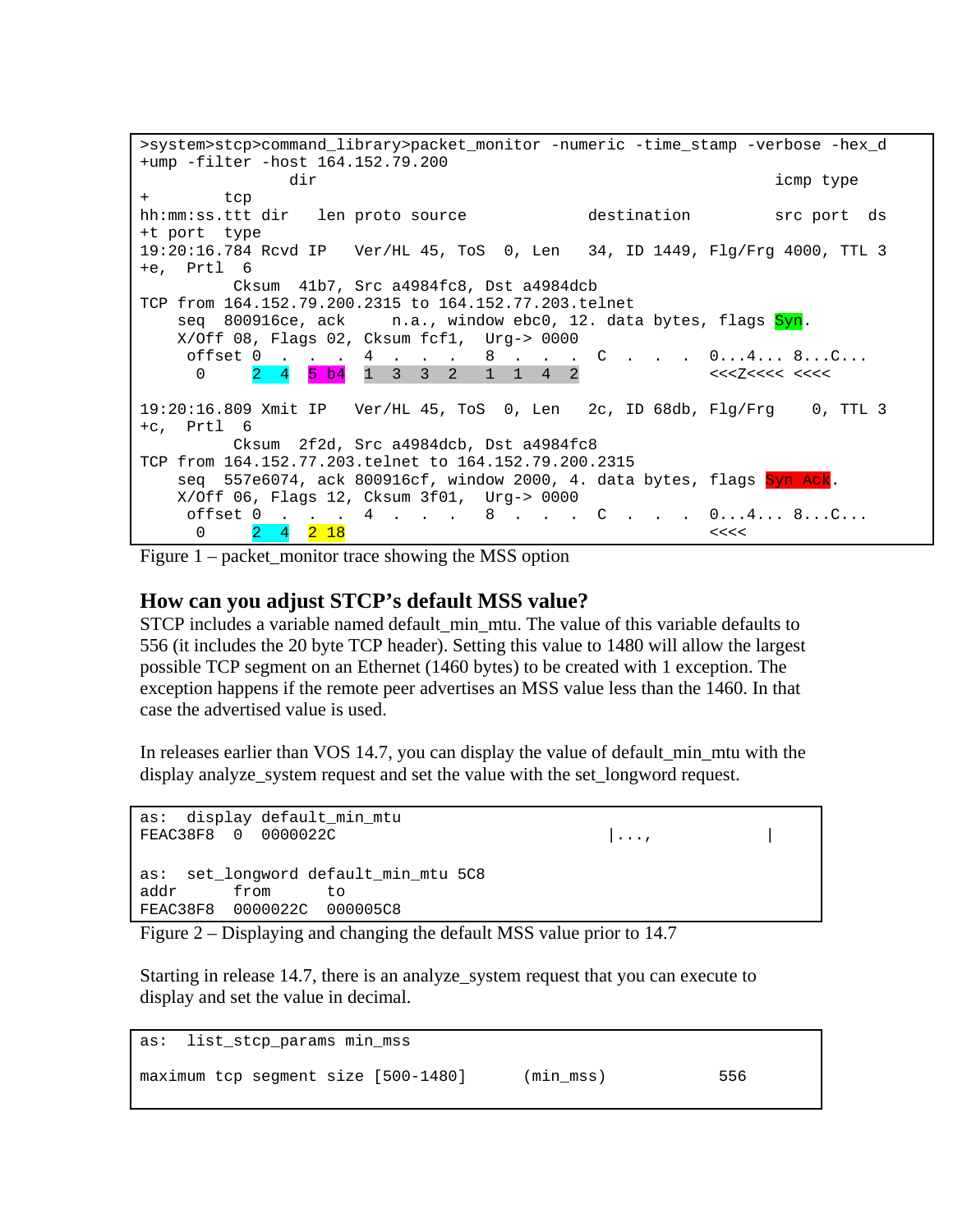```
as: set stcp param min mss 1480
Changing maximum tcp segment size (min_mss) 
 from 556 to 1480
```
Figure 3 – Displaying and changing the default MSS value in 14.7 and later

Changing the value this way must be done after each boot of the system and after STCP has been started. Adding the following command to the end of the start\_stcp.cm command macro would take care of it for you.

analyze\_system -request\_line 'set\_longword default\_min\_mtu 5c8' –quit

Or in VOS 14.7 and later,

analyze system -request line 'set stcp param min mss 1480' -quit

You can also use the get external variable and set external variable commands to display and set the value. The advantage of using set\_external\_variable command is that it only has to be done once per VOS release instead of in every boot since it changes the executable file.

```
get_external_variable default_min_mtu -in ip.cp.pm -type integer 
556 
ready 15:19:23 
set_external_variable default_min_mtu -in ip.cp.pm -type integer -to 1480 
ready 16:00:12
```
Figure 4 – Using get\_external\_variable and set\_external\_variable

The disadvantage is that it only has to be done once per VOS release. The problem here is that people tend to forget it was done and notice a change after a new version of VOS is installed. A lot of time is then spent trying to figure out why. In general I prefer putting the change in start stcp.cm so it is always done and it is obvious that it is being done. However, some sites don't like to run analyze\_system, so this is an alternative. If you use it, I suggest that you place a comment in start\_stcp.cm with perhaps a display\_line message to get it into the module\_start\_up.out file. Also, change the version information on the file.

```
>system>maint_library>get_pm_version ip.cp.pm 
ip.cp.pm 'Release 14.6.0ak' 
ready 16:04:21 
>system>maint_library>set_pm_version ip.cp.pm 'rel 14.6.0ak, MSS to 1460 NSD' 
ready 16:05:07 
>system>maint_library>get_pm_version ip.cp.pm 
ip.cp.pm 'rel 14.6.0ak, MSS to 1460 NSD' 
ready 16:05:22
```
Figure 5 – Using get\_pm\_version and set\_pm\_version to flag a changed PM file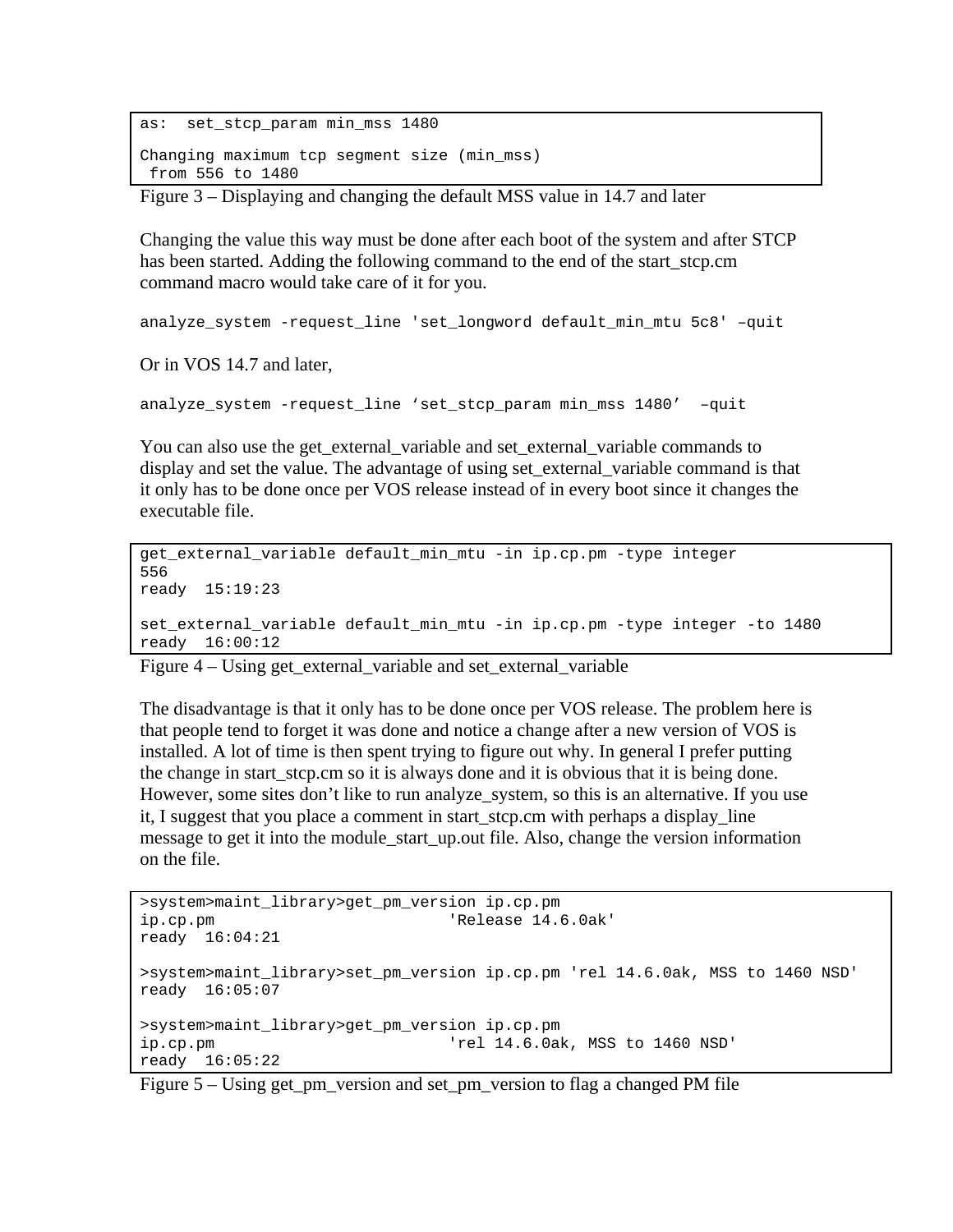Another disadvantage of this approach is that it has to be done before STCP is started. Once STCP is started and the IP module is loaded the file cannot be changed.

## **What is so bad about sending a frame that is too large?**

Several things. First, if an intermediate router is required to fragment the packet so that it can be transmitted over the next hop, the router will take a lot longer to forward the frame. Second, fragmentation requires more resources from the router so a router running at the edge of its performance capabilities may experience congestion problems and start dropping packets (not necessarily the packet being fragmented). Third, a router fragments each packet individually so a 1460 byte packet is fragmented into two 536 byte fragment packets and one 388 byte fragment packet. A sequence of four 1460 byte packets fragmented into 536 byte frames requires twelve fragment packets but the sending TCP stack can pack the data into eleven packets, ten 536 byte packets and one 480 byte packet. The extra packet not only causes data transfer efficiency to go down, but also increases the chances that part of the packet will be lost. When that happens the entire 1460 bytes must be retransmitted. So, all in all, it is not a good thing if an intermediate router is required to fragment a packet.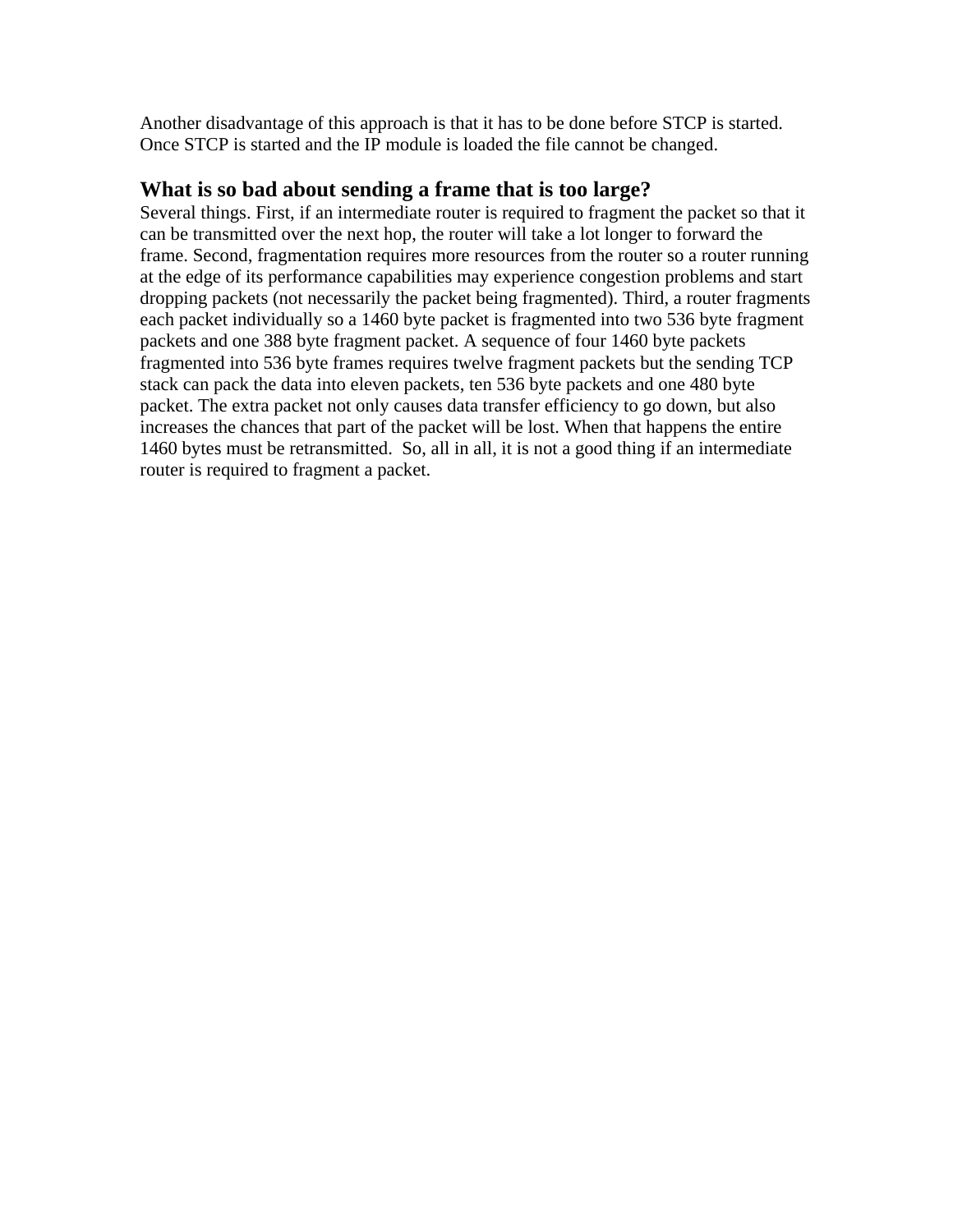## **How can you tell if fragmentation is happening?**

One way is to watch the packets with an analyzer. However, packet monitor will NOT show fragmented packets. By the time incoming packets get to packet\_monitor they have been reassembled.

Another way is with the IP statistics displayed by netstat. Figure 6a shows a portion of the netstat statistics displayed by STCP. Note that the **ipReasmReqds** and **ipReasmOKs** have both gone up. ipReasmReqds is a count of all the fragmented packets and ipReasmOKs is a count of the packets once they are reassembled. If there were any errors that **ipReasmFails** would have gone up.

```
netstat -statistics -protocol ip 
ip: 
. . . 
           92 ipReasmReqds
            46 ipReasmOKs
            0 ipReasmFails
. . . 
netstat -statistics -protocol ip 
ip: 
\ldots .
            96 ipReasmReqds
            48 ipReasmOKs
            0 ipReasmFails
. . . . .
```
Figure 6a – STCP netstat statistics showing evidence of incoming fragmented packets

Every TCP stack is a little different. Figures 6b thru 6g show the relevant netstat output for the other operating systems that Stratus supports. You will note that like STCP, TCP\_OS (figure 6b), Windows 2000 and 2003 (figure 6c) and Stratus ft Linux® operating systems (figure 6g) count both individual fragmented packets and the reassembled packets. FTX<sup>®</sup> 2.4 and 3.3 (figure 6d) count only the **received fragments** while FTX 3.4 (figure 6e) and HP-UX<sup>®</sup> 11 (figure 6f) count only the reassembled packets.



Figure 6b – TCP\_OS netstat statistics showing evidence of incoming fragmented packets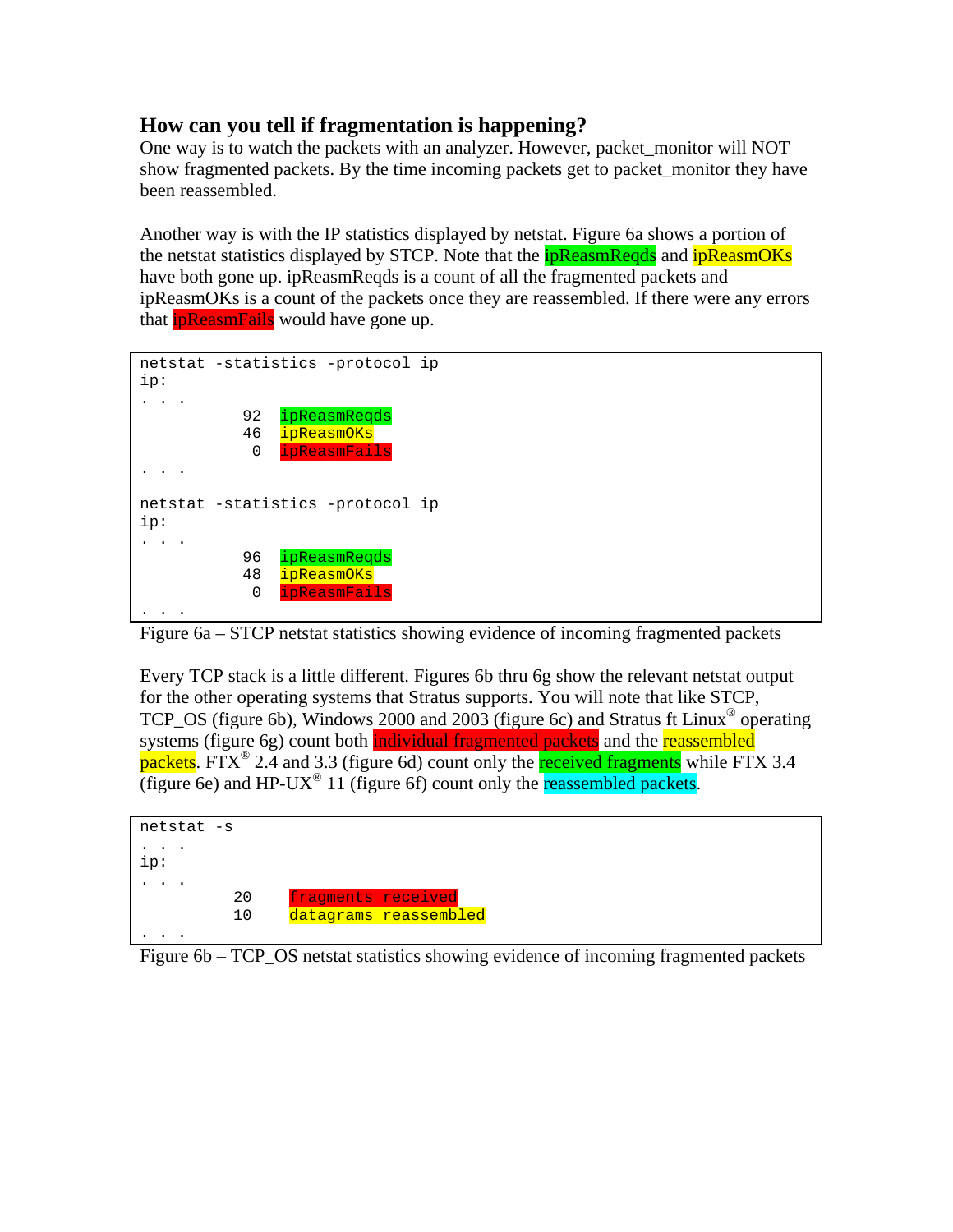```
C:\Documents and Settings\Administrator>netstat -s 
IP Statistics 
. . . . .
  Reassembly Required = 5668 
 Reassembly Successful
 Reassembly Failures = 0
. . . . .
```
Figure 6c – Windows 2000/2003 netstat statistics showing evidence of incoming fragmented packets

```
# netstat -s | grep fragments 
        32 fragments received
         0 fragments dropped (dup or out of space) 
         0 fragments dropped after timeout 
#
```
Figure 6d – FTX 2.4 and 3.3 netstat statistics showing evidence of incoming fragmented packets

|  |  |  |  | $\#$ netstat -s   grep fragment           |  |
|--|--|--|--|-------------------------------------------|--|
|  |  |  |  | 8 fragments received                      |  |
|  |  |  |  | 0 fragments dropped (dup or out of space) |  |
|  |  |  |  | 0 fragments dropped after timeout         |  |

Figure 6e – FTX 3.4 netstat statistics showing evidence of incoming fragmented packets

```
# netstat -s | grep fragment 
        8 fragments received
         0 fragments dropped (dup or out of space) 
         0 fragments dropped after timeout
```
Figure 6f – HP-UX 11.00 netstat statistics showing evidence of incoming fragmented packets

```
[root@localhost root]# netstat -s | grep reassemb 
   15 reassemblies required
   5 packets reassembled ok
```
Figure 6g – ft Linux netstat statistics showing evidence of incoming fragmented packets

It is important to monitor all the hosts you are connected to. If you just monitor one or two, you cannot be sure that other hosts using different routes through the network are not getting fragmented packets. If there are multiple routes between two hosts then it is also possible that some routes will result in fragmented packets and some will not. Monitoring over time should be done. However, in general, today's networks will support 1460 byte TCP segments.

## **What about changing the default MSS value for the other Stratus operating systems?**

Of all the other operating systems that Stratus supports, only TCP\_OS and FTX 2.4 use a default value smaller than 1460 for non-local connections. The external variable